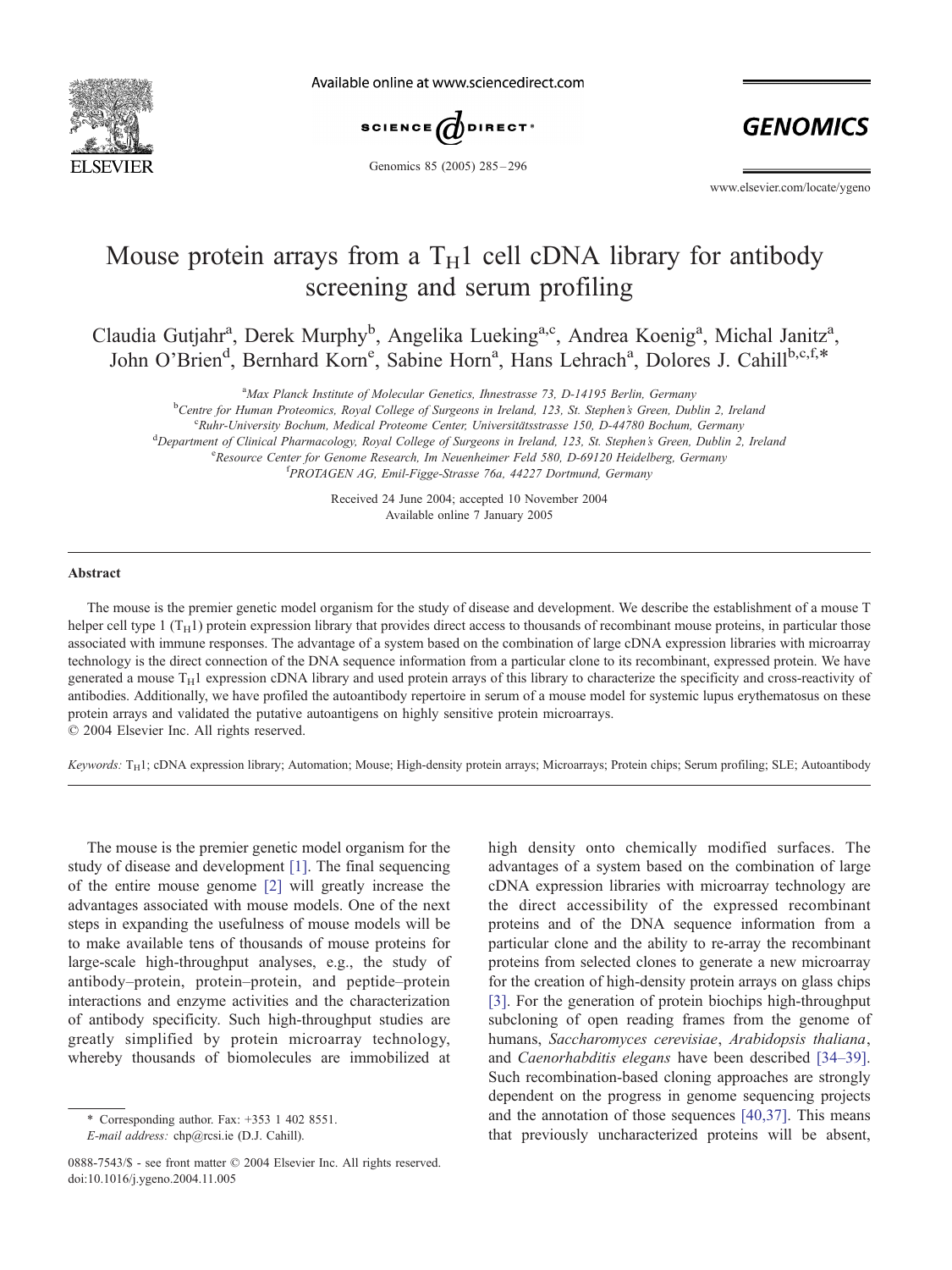limiting this approach as a discovery tool. Additionally, a clear determination of the expressed sequence remains difficult due to differential splicing or posttranslational modifications. For these reasons, this approach has proved most valuable in the production of chips containing proteins from well-characterized organisms, such as S. cerevisiae and C. elegans[\[38,35\].](#page-11-0) This effort in creating each individual cDNA expression construct can be circumvented by the generation of arrayed cDNA expression libraries leading to thousands of cDNA expression products in parallel [\[4,6,41\].](#page-10-0) The use of cDNA expression libraries eliminates the need to construct individual expression clones for every protein of interest. By introducing a sequence coding for an affinity tag (e.g., His tag, GST tag) to the  $5'$ end of the cDNA insert, expression clones can be rapidly identified due to the detection of their His or GST fusion protein. The protein products of entire libraries can be arrayed at high density on filters and screened in parallel. The expression clones of interest can be identified and the recombinant protein purified.

An automated, robust protein expression and purification protocol to provide thousands of highly pure recombinant human proteins to generate high-density, high-content protein arrays has been developed [\[3,4,7\].](#page-10-0) This approach has previously been applied to generate a human fetal brain expression library, making over 10,000 different recombinant human proteins available for high-throughput studies [\[4\]](#page-10-0). This approach was extended to automated spotting of protein microarrays from crude lysates of the expression cultures onto membranes [\[7\].](#page-10-0) Furthermore, these expressed proteins are suitable for either matrix-assisted laser desorption/ionization time-of-flight mass spectrometry or functional screening assays [\[5,8\].](#page-10-0) More recently, we have demonstrated that these protein arrays can be screened with peptides to find peptide-interacting proteins [\[9\].](#page-10-0) This human brain library has been normalized to obtain a nonredundant, unique cDNA set (Uniclone Set) using oligonucleotide fingerprinting [\[10\].](#page-10-0) Automated, parallel protein expression and purification were performed on 2413 protein-expressing clones, and purified proteins were immobilized on modified glass surfaces. The protein microarrays generated were shown to be suitable for determining the specificity and cross-reactivity of antibodies and to profile the antibody repertoire in serum from patients with autoimmune diseases [\[3\]](#page-10-0). A so-called antigen array consisting of 196 distinct biomolecules representing major autoantigens was probed with serum from patients with different autoimmune diseases like systemic lupus erythematosus (SLE), Sjögren syndrome, and rheumatoid arthritis, and distinct autoantibody patterns have been shown, indicating their potential suitability for diagnosis [\[42\].](#page-11-0) To study the autoantibody B cell response in acute and chronic experimental autoimmune encephalomyelitis, a mouse model for multiple sclerosis, an antigen microarray consisting of 232 proteins specific for the myelin proteome was generated [\[43\].](#page-11-0) Putative autoantigens have been determined, followed by an antigenspecific tolerizing therapy that leads to the reduction of epitope spreading of autoreactive B cell response and a lower relapse rate.

Current alternative methods of profiling the antibody repertoire of patients with autoimmune diseases and to characterize the specificity and cross-reactivity of antibodies are very labor intensive. They involve the screening of antibodies on nonordered phage libraries or on tissue samples separated on 2D gel electrophoresis or by Western immunoblotting. Such methods have been successfully applied in the identification of potential autoantigens using autoimmune serum [\[11\].](#page-10-0) In contrast, combining expression libraries with high-density protein array technology would greatly simplify this process, permitting in a first step the identification of putative autoantigens from an ordered recombinant source within a relatively short time. In contrast to methods using nonordered resources, clones from such an ordered resource can be easily identified by sequencing. The subsequent use of highly sensitive protein microarrays allows systematic comparison between diseased and control human or mouse sera and the validation of previously determined putative autoantigens [\[12\].](#page-10-0) This approach requires only very small amounts of serum sample. However, confirmation of these putative autoantigens by additional methods such as Western immunoblot or functional assays (when available) has to be performed independent of the previously used screening methods (e.g., screening on 2D gels, high-density protein arrays).

Here, we describe the establishment of a mouse T helper cell type 1  $(T_H1)$  protein expression library, which provides direct access to thousands of recombinant mouse proteins, in particular those associated with immune responses. These proteins can be arrayed onto surfaces, such as filters, membranes, or glass slides, and subjected to further analysis. In this work, we demonstrate the use of such protein arrays for the characterization of antibody specificity and cross-reactivity and have also shown that this protein array can be used to profile the antibody repertoire in mouse sera, including serum from a mouse model for SLE.

# Results

# Construction of mouse  $T_H1$  protein expression library

To generate mouse  $T_H1$  cells naïve, cultured mouse  $CD4^+$  cells were stimulated with antigenic peptide OVA323-339 and antigen-presenting cells in the presence of interleukin-12 (IL-12). In addition, endogenous IL-4 was neutralized by addition of a monoclonal anti-IL-4 antibody [\[13\].](#page-10-0)  $T_H1$  induction was confirmed by controlling the cell population for the absence of IL-4-producing cells, and the expression of interferon- $\gamma$  (IFN- $\gamma$ ) in 99% of cells. The mRNA was isolated from these mouse  $T_H1$  cells and reverse transcribed into cDNA. This cDNA was directionally cloned into the Escherichia coli expression vector pQE-30NAS-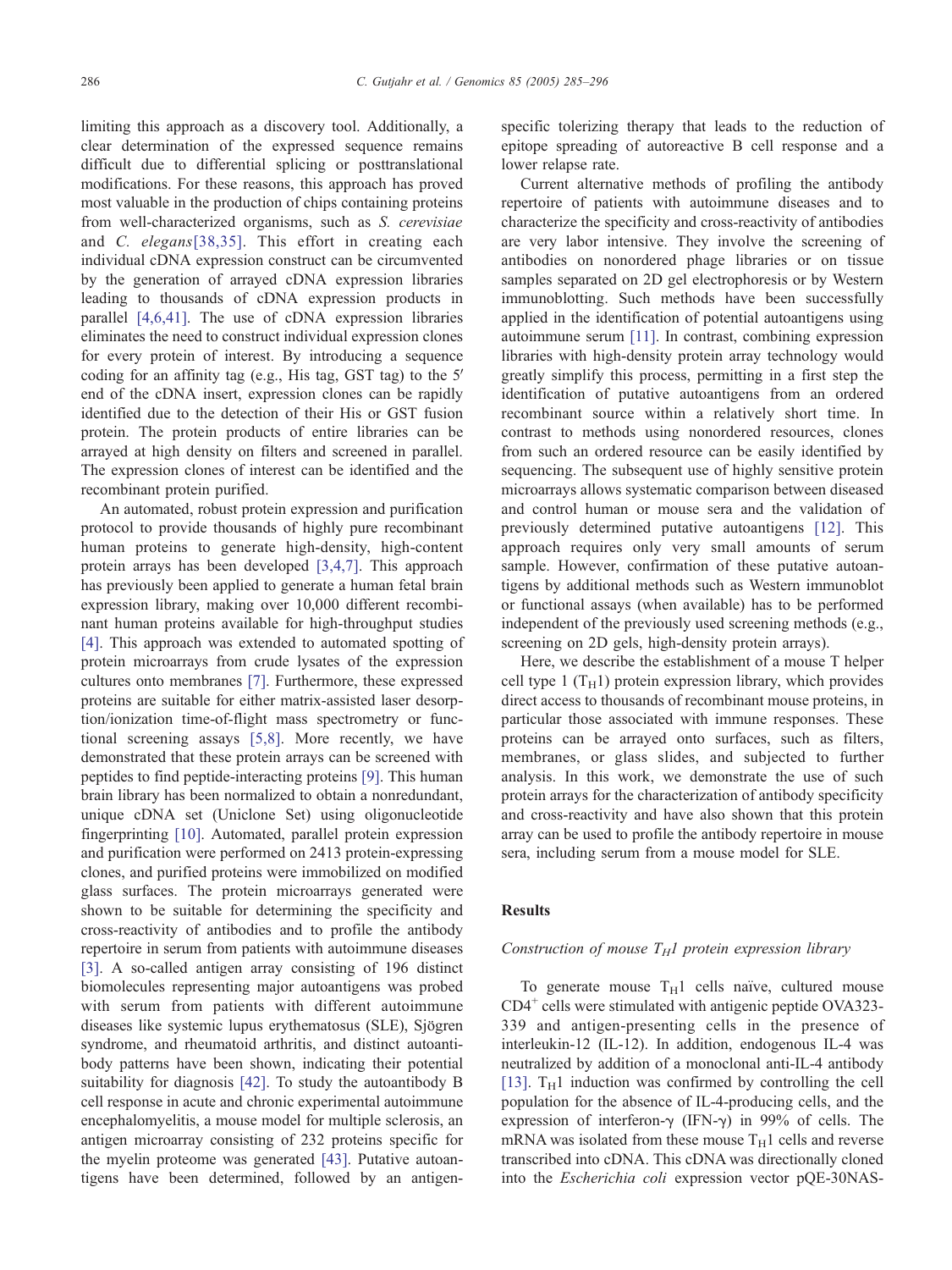TattB (GenBank Accession No.AY386205), a modified form of the previously described pQE-30NST vector [\[4\].](#page-10-0) This vector enables IPTG-inducible expression of Nterminal RGSHis<sub>6</sub> fusion proteins and is compatible with the Gateway system (Invitrogen).

This T<sub>H</sub>1 library, called mT<sub>H</sub>1long821, was then transformed into electrocompetent E. coli SCS1 cells, already carrying the plasmid pSE111, which contains the lacIq repressor and the argU gene for rare tRNAs coding for arginine [\[14\],](#page-10-0) thus improving expression of mammalian genes in this bacterial system.

Initially, 100 clones from this library were picked and the average insert size of the library was determined to be 1.0 kb, with the insert size ranging from 0.5–5.0 kb, as cDNA products under 0.5 kb were size selected on Sephacryl S500-HR columns and removed from the library (data not shown). As expected, a high number of the clones (21%) code for proteins associated with  $T_H1$  cells. For example, the most common known sequence identified is for the cytokine IFN- $\gamma$ , which is actively secreted by T<sub>H</sub>1 cells. Of particular interest for the study of the proteome of any particular system is the presence of clones coding for previously uncharacterized proteins. We found that 13 of the 100 clones sequenced are associated with proteins that have no described function in GenBank, where they are either unknown or have not yet been functionally characterized. These results indicate that the cDNA library can provide us with a large repertoire of mouse proteins, in particular those associated with T cell activity, including previously uncharacterized proteins. The quality of the expression library having been assured, a total of 65,100 clones were robotically picked from the library and transferred into  $182 \times$ 384-well microtiter plates.

# Generation and analysis of  $T_H1$  expression subset

The next step in characterizing the  $T_H1$  protein expression library was the identification of the subset of clones with inserts in the correct reading frame for heterologous expression of mouse proteins. We have previously demonstrated that it is possible to identify cDNA clones with inserts that are in the correct reading frame with respect to their N-terminal RGSHis $_6$  tag [\[4\].](#page-10-0) To achieve this, we generated protein arrays on PVDF membranes, as previously described, and screened with an antibody specific for the RGSHis<sub>6</sub> epitope, which specifically recognizes the Nterminal RGSHis $<sub>6</sub>$  tag of the expressed recombinant</sub> proteins. Inserts in the incorrect reading frame will, due to the presence of stop codons, lead to short and unstable protein products, which are degraded in E. coli[\[15\].](#page-10-0) To achieve this selection, from the entire library,  $65,100$  T<sub>H</sub>1 cDNA clones were gridded onto PVDF filters generating high-density arrays using a robotic system [\[16\].](#page-10-0) Following overnight growth of the colonies, protein expression was induced by the addition of IPTG, as previously described [\[4\].](#page-10-0) Then, the filters were incubated with the anti-RGSHis<sub>6</sub> antibody and detected with an alkaline phosphatase-labeled secondary antibody. Positive clones were identified on the high-resolution images (Fig. 1) using VisualGrid software (GPC-Biotech). A total of 11,250 clones were detected as expressing RGSHis<sub>6</sub>-tagged proteins, which represents  $17\%$ of the 65,100 clones analyzed.

The 11,250 clones representing the protein expression subset of the original library were picked and re-arrayed into 384-well plates. PCR analysis of 100 clones of this expression subset revealed an average insert size of 1.0 kb, ranging from 0.5 to 5 kb, which agrees with the data from



Fig. 1. High-density array of mouse T<sub>H</sub>1 cDNA clones. 65,000 clones of the cDNA library were gridded onto three PVDF membranes in a 5  $\times$  5 pattern (right). One filter contained 27,648 clones (left). Clones expressing recombinant RGSHis<sub>6</sub>-tagged mouse proteins were identified using an anti-RGS-His<sub>6</sub> antibody, followed by detection using an alkaline phosphatase-labeled secondary antibody. Positive signals on the filters were visualized with a high-resolution CCD imaging system, during exposure of the filters to long-wave UV light. Clone identification was carried out using VisualGrid software.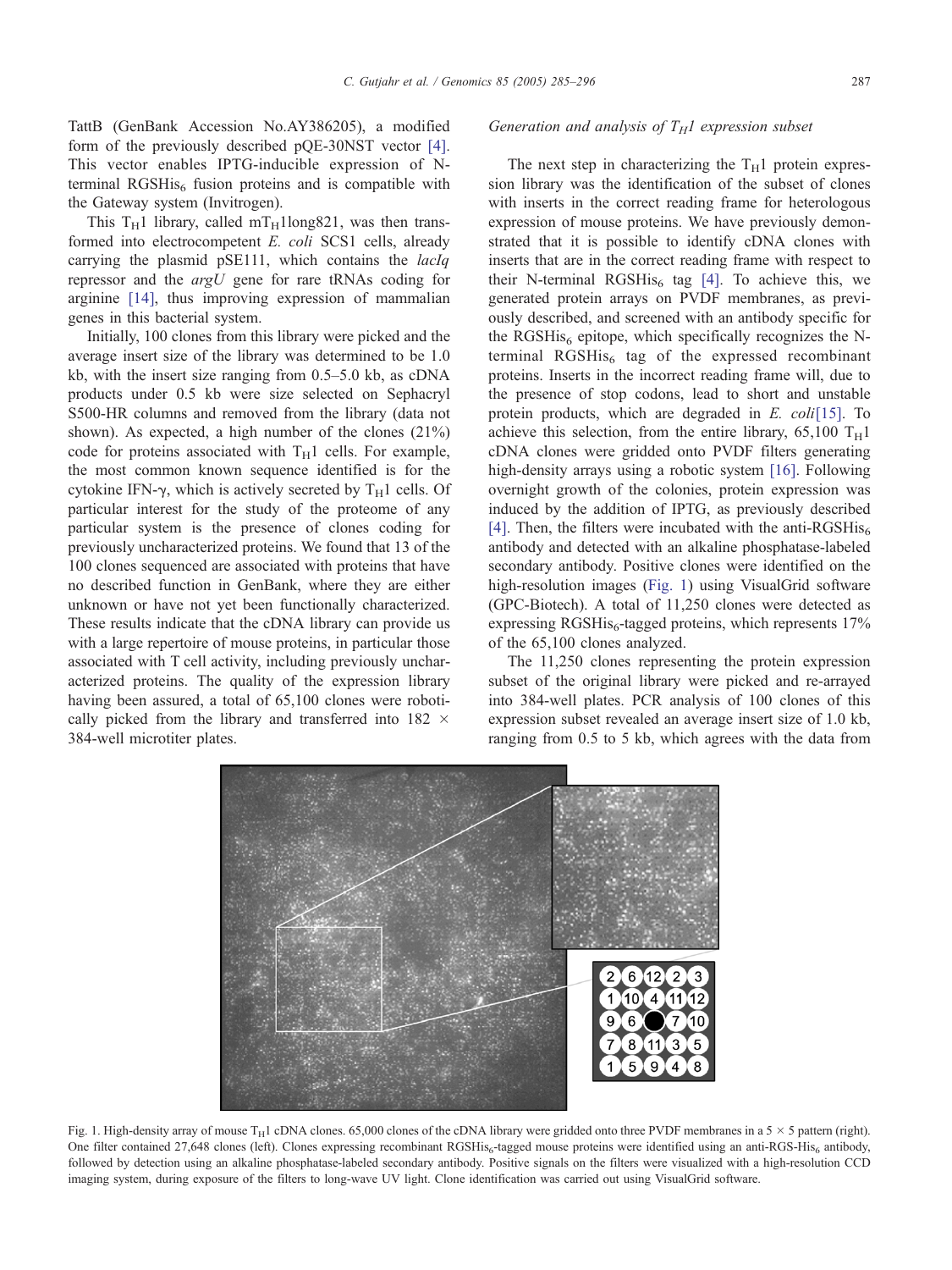<span id="page-3-0"></span>the initial total cDNA. Four hundred twelve clones were sequenced and BLASTed against GenBank. In Table 1, the most common proteins are listed. Analysis of 193 sequences confirmed that 56% of the cDNA inserts coding for proteins are in the correct reading frame with the  $RGSHis<sub>6</sub>$  tag. In addition, all sequenced data were used to compile a functional ontology of the library ([Fig. 2\)](#page-4-0). Fiftythree percent of the clones code for proteins that are involved in cell growth and maintenance, 18% are involved in cell communication, 4% in developmental processes, and 0.5% in cell death. Twenty-three percent of the clones code for proteins with no described function.

To confirm the expression of recombinant mouse proteins in this subset of 11,250 clones, 96 clones were expressed and the  $RGSHis<sub>6</sub>$ -tagged proteins were purified, in parallel, under denaturing conditions by Ni–NTAimmobilized metal-affinity chromatography [\[17\].](#page-10-0) The purified proteins were separated by SDS–PAGE and recombinant mouse proteins were observed in 68% of these clones. The average size of the recombinant proteins is approximately 35 kDa, with protein sizes ranging from 10 to 80 kDa. Western immunoblot analysis was performed on a selection of 48 purified proteins using an antibody against the  $RGSHis<sub>6</sub>$  epitope and confirmed the specific

Table 1

| Functional classification of clones from $T_H1$ library |  |
|---------------------------------------------------------|--|
|---------------------------------------------------------|--|

| Protein                                                  | Accession No.      | No. clones              |  |
|----------------------------------------------------------|--------------------|-------------------------|--|
| T cell receptor $\beta$ chain                            | P04213             | 6                       |  |
| V region C5 precursor                                    |                    |                         |  |
| Tropomyosin $\alpha$ 4 chain                             | P07226             | 5                       |  |
| Small inducible cytokine                                 | P14097             | 5                       |  |
| A4 precursor                                             |                    |                         |  |
| Interferon- $\gamma$ precursor                           | P01580             | 4                       |  |
| Transcription factor jun-B                               | P09450             | $\overline{4}$          |  |
| Dual specificity protein                                 | Q05922             | $\overline{4}$          |  |
| phosphatase 2                                            |                    |                         |  |
| T cell receptor $\beta$ chain                            | P11364             | 3                       |  |
| T17T-22 precursor                                        |                    |                         |  |
| Glyceraldehyde-3-phosphate                               | P <sub>16858</sub> | 3                       |  |
| dehydrogenase                                            |                    |                         |  |
| Lysyl-tRNA synthetase                                    | O15046             | 3                       |  |
| Probable RNA-dependent                                   | O61656             | 3                       |  |
| helicase p68                                             |                    |                         |  |
| (DEAD-box protein p68)                                   |                    |                         |  |
| Cyclin pch1                                              | O74627             | 2                       |  |
| Osteopontin precursor                                    | P10923             | $\overline{\mathbf{c}}$ |  |
| Secretory granule proteoglycan<br>core protein precursor | P <sub>13609</sub> | $\overline{2}$          |  |
| High-mobility-group protein<br>$HMG-Y$                   | P17095             | $\overline{2}$          |  |
| Peptidylprolyl cis-trans isomerase A                     | P17742             | 2                       |  |
| F-actin capping protein $\alpha$ 2 subunit               | P47754             | $\overline{c}$          |  |
| $NF - \kappa B$ inhibitor $\beta$                        | Q60778             | $\overline{2}$          |  |
| Tyrosine-protein kinase JAK3                             | Q62137             | $\overline{2}$          |  |
| E1B protein                                              | P03245             | $\mathbf{1}$            |  |
| Orphan nuclear receptor HMR                              | P12813             | 1                       |  |

The 5' sequences of 412 clones were determined and the results were used for BLAST searches against the public databases including GenBank [\[20\].](#page-10-0) The most common proteins found in the 412 clones analyzed are shown.

expression and purification of  $RGSHis<sub>6</sub>$ -tagged fusion proteins ([Fig. 3\)](#page-4-0).

# Screening of antibodies specific for proteins of inflammatory and immune processes

To screen thousands of proteins in parallel, the clones of the protein-expressing subset described above were gridded onto PVDF membranes to generate high-density protein arrays.

To demonstrate the potential of such  $T_H1$  protein arrays to characterize the specificity and cross-reactivity of antibodies, we examined three known T cell antibodies against the following proteins: IFN- $\gamma$ , interleukin 12 receptor (IL-12R), and macrophage inflammatory protein  $1\beta$  (MIP-1 $\beta$ ; [Fig. 4A](#page-5-0)). The protein arrays were screened separately with each of these monoclonal antibodies. Since the secondary antibodies that were used to detect the monoclonal antibodies might give some nonspecific background signal, control incubations with the secondary antibody alone were performed. Clones that were detected in the control as well as the anti-IFN- $\gamma$ , anti-IL-12R, and  $anti-MIP-1\beta$  incubations were discarded. All clones expressing a protein found to bind specifically to one of the tested monoclonal antibodies were sequenced. The monoclonal anti-MIP-1 $\beta$  antibody recognized its antigen, which was present 22 times in the protein-expressing subset of this redundant mouse  $T_H1$  cDNA library. Western blot analysis shows that this antibody recognized only 1 additional protein, a phosphoserine aminotransferase, indicating a high specificity of this antibody ([Fig. 4B](#page-5-0)). In contrast, the polyclonal anti-IL-12R antibody binds to 18 proteins but none of these proteins represents the corresponding antigen (data not shown), indicating a low specificity of this antibody. Western blot analysis confirmed that the anti-IFN- $\gamma$  antibody recognized two clones, which corresponded to its antigen,  $IFN-\gamma$ . This antibody also shows weak cross-reactivity to 3 other proteins, namely glutathione peroxidase 4, galactosidase- $\beta$ 1 and mouse Ig rearranged  $\kappa$ -chain mRNA V region ([Fig. 4C](#page-5-0)). No homology between these proteins and IFN- $\gamma$  was found.

These results demonstrate that the commercially available antibodies cross-reacted to a number of proteins in the array, which was confirmed by Western immunoblotting and demonstrates an application of this mouse protein array. We also saw that the monoclonal antibodies were more specific than the polyclonal antibodies and, in general, we have seen that the specificity of polyclonal antibodies is dependent on its method of purification.

# Profiling the autoantibody repertoire of a mouse model for systemic lupus erythematosus

Screening protein arrays with sera from large numbers of autoimmune patients has been successfully performed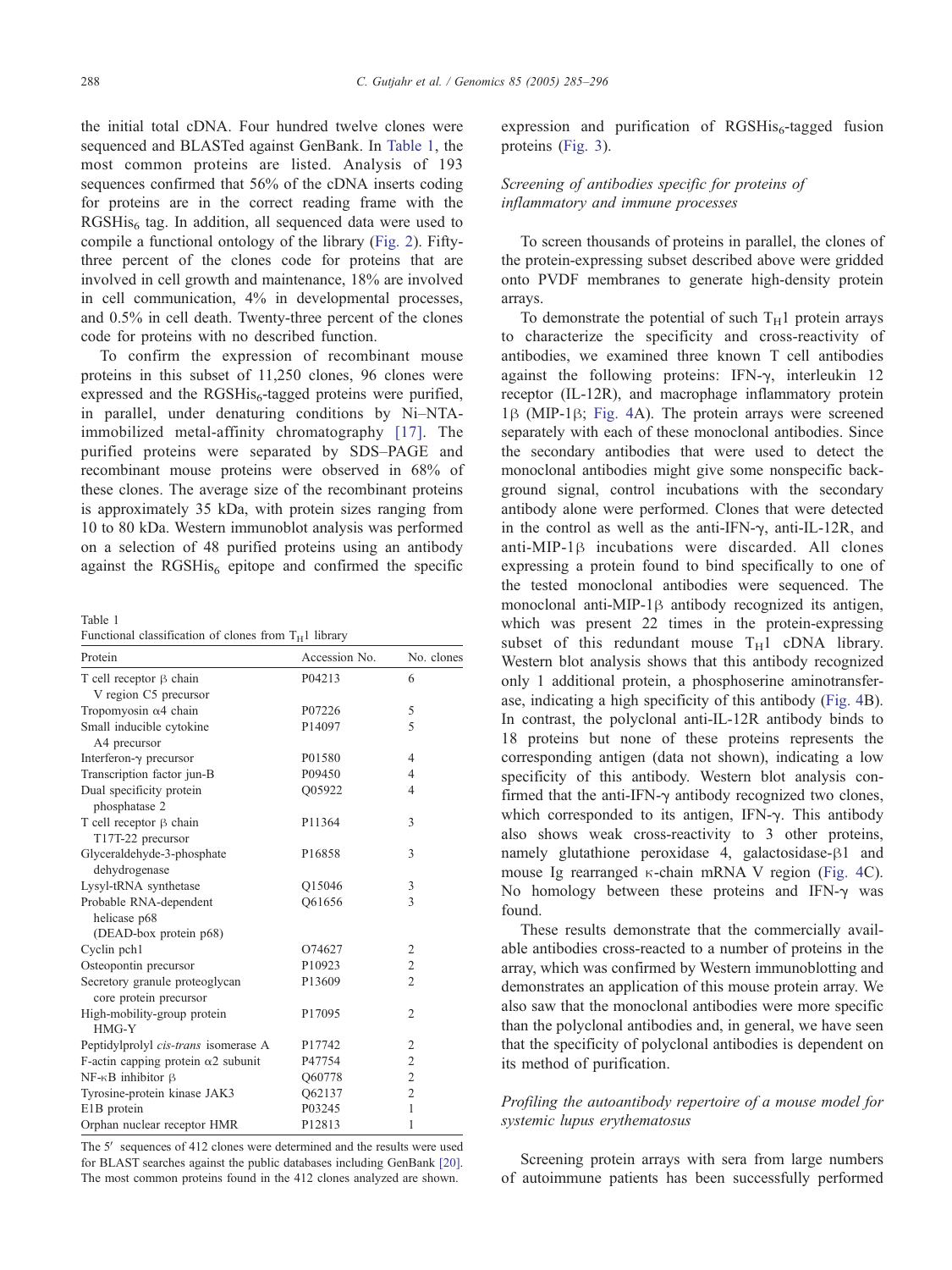<span id="page-4-0"></span>

Fig. 2. Functional classification of clones from  $T_H1$  library. The graph shows the results of analysis of 412 clones from the expression subset of the library using an ontology database ([www.protogo.cs.huji.ac.il\)]( http:www.protogo.cs.huji.ac.il ).

and recently described [\[3,18\]](#page-10-0) and the results suggest the suitability of protein arrays for the identification of potentially new autoantigens, which may have applications in assisting in the diagnosis and subtyping of autoimmune diseases based on the presence of specific autoantibodies. Here, we use the mouse  $T_H1$  expression library and combined it with screening sera from mouse models specific for related human autoimmune diseases to test if this approach would have potential to add impact to understanding the disease mechanisms and, perhaps, current diagnosis and subtyping of human autoimmune diseases, based on the presence of specific autoantibodies [\[18\].](#page-10-0) In this proof-of-principle experiment, we demonstrate the use of protein arrays of the  $T_H1$  expression library for the analysis of autoantibodies in serum samples of a mouse model for SLE. The hybrid mice from strain  $NZB \times NZW$  (New Zealand Black  $\times$  New Zealand White) are one of the best animal models for SLE [\[19\].](#page-10-0) Pooled sera from 13 female mice, each 3 to 4 months of age, of the strain NZB  $\times$  NZW were incubated onto a protein array of the  $T_H1$  expression library. The data sets obtained from SLE serum incubations were compared to those from control sera from female NZW  $\times$  Balb/c mice of the same age, which represent the healthy control, and the data sets were also compared to background incubations with the secondary antibody. From these results, 31 proteins detected by the sera from the SLE mouse model were identified.

The 5' sequences of these 31 clones were determined and the results were used for BLAST searches against the public databases, including GenBank [\[20\],](#page-10-0) which are shown in [Table 2.](#page-6-0) Eight of these clones express the proteasome  $\alpha$ 7/ C8 subunit protein. Seven clones carry the sequence coding for ATP synthase, a  $H^+$  transporting mitochondrial F1 complex, but were not in the correct reading frame with respect to the RGSHis<sub>6</sub> tag. A further 3 clones code for a tyrosine phosphatase protein. The following proteins were also each identified once: lectin, galactose-binding, soluble 3 (Lgals3); zinc finger protein 216 (Zfp216); and CD27 binding protein. Other single clones identified, with weak signals, include a human intramembrane protease (IMP2) and endogenous ecotropic murine leukemia proviral locus 3 (Emv-3) envelope glycoprotein. Three clones coding for ribosomal proteins (Rps16 and 2 for Rps27a) were identified and 2 other clones coding for ubiquitin A 52 residue ribosomal protein fusion product 1 were recognized, and 3 clones represent proteins with no known function, with 1 of them not in the correct reading frame. These clones also give us an indication of the diversity of proteins in this  $T_H1$  cDNA library.



Fig. 3. Expression and purification of recombinant proteins from the mouse  $T_H1$  library. Recombinant His-tagged proteins were expressed and purified from 48 expression clones. Proteins were separated by SDS–PAGE, immunoblotted, and detected with immunochemical means using an anti-RGSHis<sub>6</sub> antibody. The proteins range in size from 10 to 80 kDa. His-tagged recombinant proteins were detected in all clones and correspond to the sizes observed when proteins were Coomassie stained.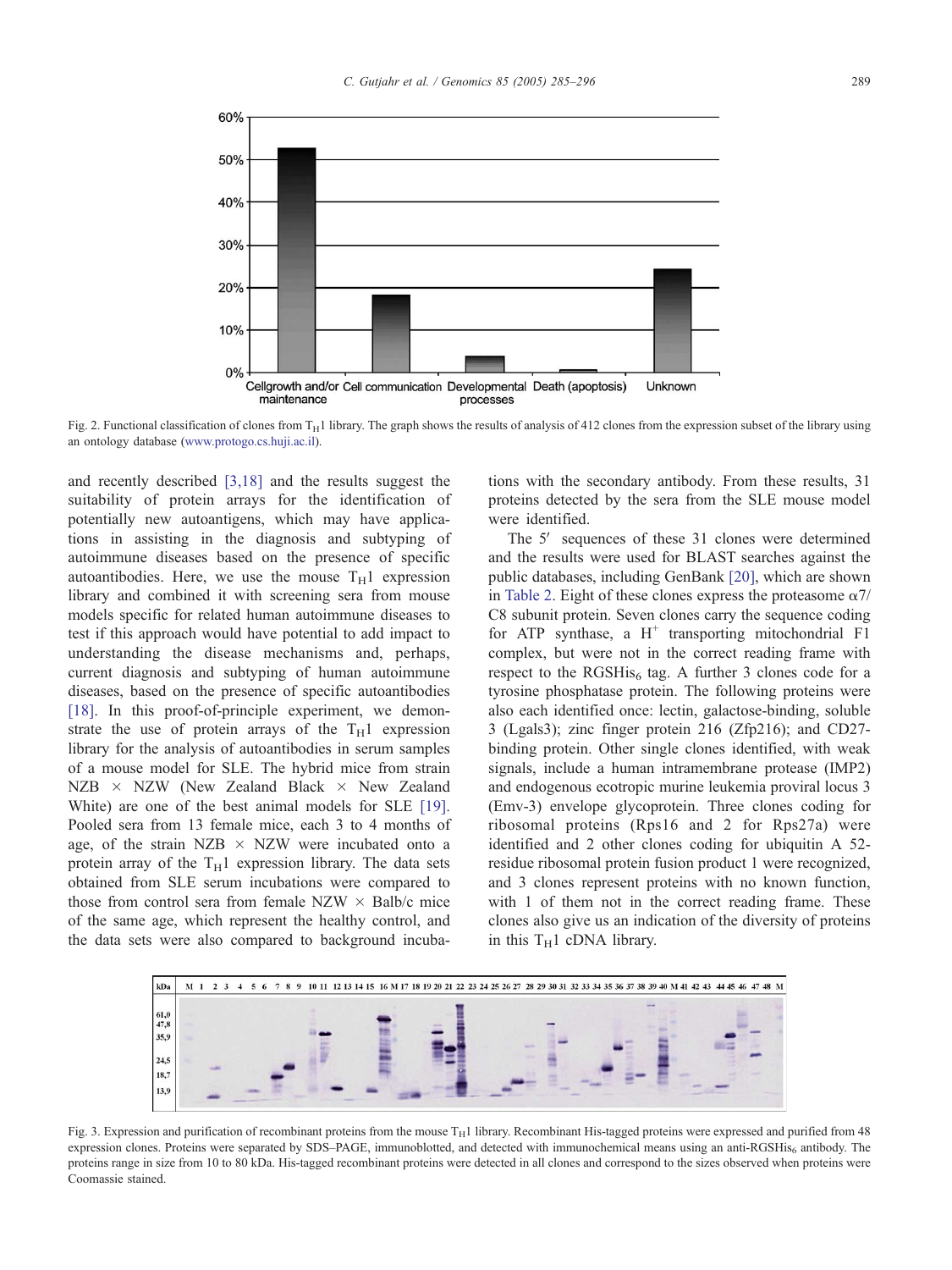<span id="page-5-0"></span>

Fig. 4. High-density protein filters containing 11,250 mouse protein expression clones from the  $T_H1$  library were screened with monoclonal antibodies. (A) A filter screened with anti-MIP-1<sup>B</sup> antibody. (B) Proteins identified on the filter were expressed and purified and the results were confirmed in Western immunoblots. Each clone was sequenced. Anti-MIP-1 $\beta$  binds 22 clones encoding MIP-1 $\beta$  and 1 clone encoding phosphoserine aminotransferase. (C) In the case of the anti-interferon- $\gamma$  antibody, 5 clones were identified, 2 coding for interferon- $\gamma$  and 3 clones coding for other proteins.

To confirm the binding of the antibodies in the mouse sera to these recombinant proteins, these proteins were expressed from bacterial clones and purified, in parallel, under denaturing conditions corresponding to the state of the proteins immobilized on the PVDF protein arrays. Microscope glass slides coated with a three-dimensional nitrocellulose-based matrix were prepared. Then each purified recombinant protein sample was spotted, in duplicate, and at three concentrations, undiluted and 1:2 and 1:5 dilution corresponding to approximately 30, 15, and 6 fmol/spot concentration, respectively, to generate highly sensitive, purified mouse protein microarrays ([Fig. 5A](#page-7-0)). These mouse protein microarrays were then incubated with the same pools of SLE mouse model and control sera, at the same serum dilution for the same time as previously used in the initial screen performed on the mouse PVDF protein arrays ([Fig. 5B](#page-7-0)).

The comparison of signal intensities of spots from SLE pooled and control pooled sera on the mouse array generated the following results: the ubiquitin A 52-residue ribosomal protein fusion product 1, Lgals3, and Rps27a gave a positive result in all three dilutions. Four additional proteins, namely Zfp216, Emv-3 envelope glycoprotein, the protein that shows weak homology to a human intramembrane protease (IMP2), and the CD27-binding protein, were positive at two dilutions, those of the highest and middle protein concentrations. Rps16, the proteasome  $\alpha$ 7/ C8 subunit, and one protein with no known function were positive at one protein concentration, the highest.

Where multiple clones that express the same mouse recombinant protein were identified, only one was included in the further analysis using Western immunoblot. For this Western immunoblot analysis, equal concentrations of the 14 different, purified proteins ([Fig. 6A](#page-7-0)) were used, followed by subsequent incubation with the pooled mouse SLE ([Fig. 6B](#page-7-0)) and mouse control sera ([Fig. 6C](#page-7-0)). Serum antibodies binding to proteasome  $\alpha$ 7/C8 subunit, to Rps27a, and to ubiquitin A 52-residue were confirmed. No binding of antibodies in the control serum to these proteins was observed. Lectin- and galactose-binding protein was weakly detected by antibodies in the control mouse sera, but much stronger with the SLE mouse sera, suggesting a disease-specific role. In contrast, similar binding of control and SLE sera to the clones carrying the sequence coding for the ATP synthase protein, the Rps16, the protein tyrosine phosphatase, and ES cell cDNA (RIKEN full-length enriched library, DNA sequence from clone RP-23-42815) was observed, indicating no disease-specific relevance of these proteins.

This analysis confirmed the following proteins as potential targets for autoantibodies in SLE mice: lectin, galactosebinding protein, soluble 3; ubiquitin A 52-residue ribosomal protein fusion product 1; and ribosomal protein RPS27a.

# **Discussion**

One of the major challenges to understanding better the function and biology of any particular animal, organ, or cell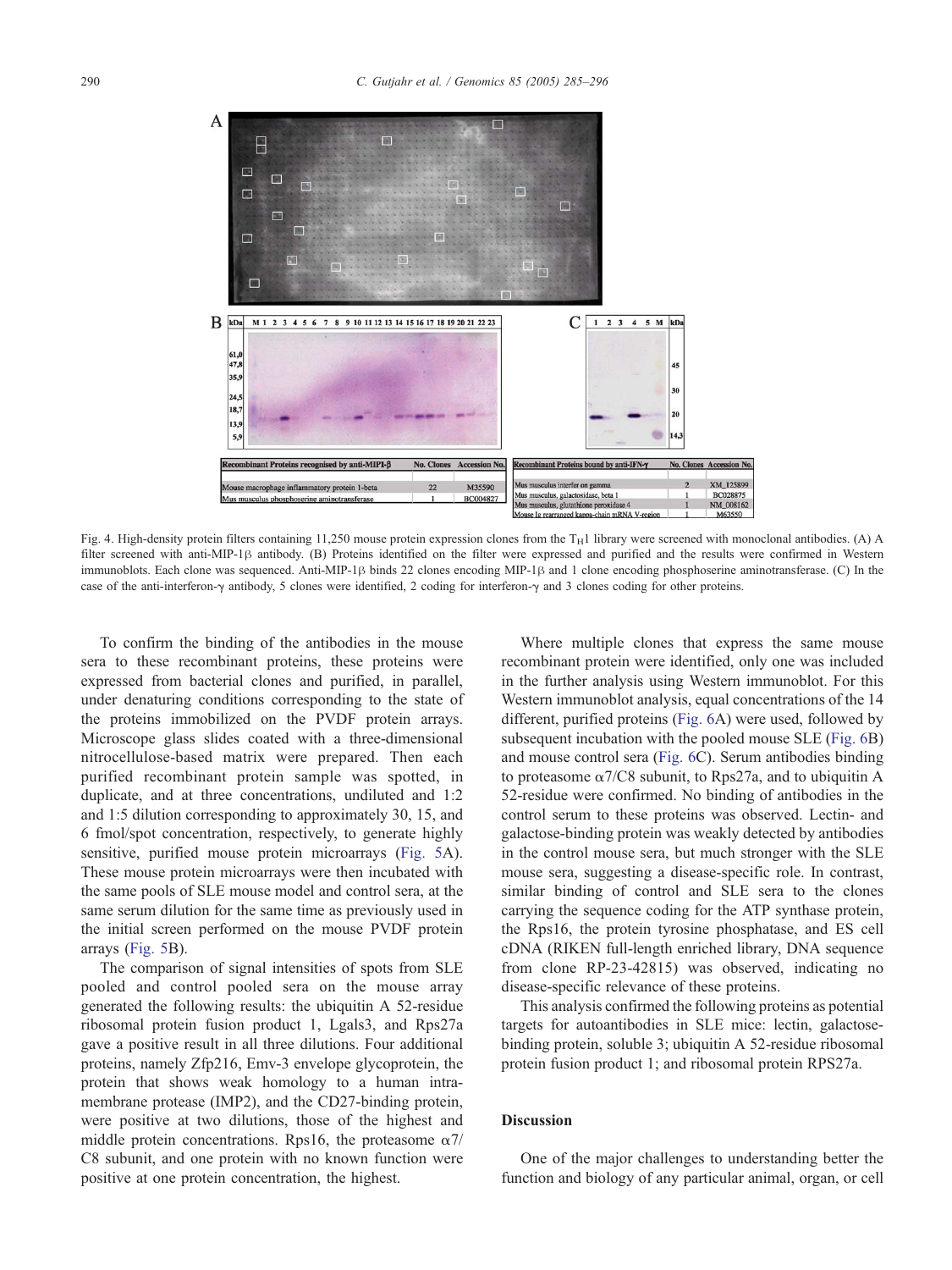<span id="page-6-0"></span>Table 2 Sequence analysis of 31 clones from the TH1 expression subset

| Name                                                                                                              | No. of<br>clones | Accession No. | Microarrays Average <sub>protein</sub> SLE<br>pool/average <sub>protein</sub> control pool |      |                | Western immunoblot<br>SLE pool/ |
|-------------------------------------------------------------------------------------------------------------------|------------------|---------------|--------------------------------------------------------------------------------------------|------|----------------|---------------------------------|
|                                                                                                                   |                  |               | 1:1                                                                                        | 1:2  | 1:5            | control pool                    |
| Proteasome $\alpha$ 7/C8 subunit                                                                                  | 8                | AF055983      | 7.3                                                                                        | 1.3  | $\mathbf{1}$   | Yes/no                          |
| Protein tyrosine phosphatase,<br>receptor type, C polypeptide-<br>associated protein                              | 3                | BC013273      | 1.8                                                                                        | 1.1  | 0.6            | Yes/yes                         |
| ATP synthase, $H^+$ transporting<br>mitochondrial F1 complex,<br>B subunit                                        | 7                | BC037127      | 0.25                                                                                       | 1.3  | 0.8            | Yes/yes                         |
| Lectin, galactose binding,<br>soluble 3 (Lgals3)                                                                  |                  | XM_127681     | 3.6                                                                                        | 8.8  | 10             | Yes/yes                         |
| Ribosomal protein S16 (Rps16)                                                                                     |                  | XM_289707     | 3.2                                                                                        | 0.5  |                | Yes/yes                         |
| Ribosomal protein S27a (Rps27a)                                                                                   | 2                | NM_024277     | 14.3                                                                                       | 22.7 | 26.5           | Yes/no                          |
| Ubiquitin A 52-residue ribosomal<br>protein fusion product 1                                                      | 2                | BC054413      | 7.6                                                                                        | 24.3 | 8              | Yes/no                          |
| Cd27 binding protein (Hindu God<br>of destruction), Siva-pending                                                  |                  | BC037127      | 16                                                                                         | 4.3  | 1.6            | Yes/no                          |
| Endogenous ecotropic murine<br>leukemia proviral locus 3 (Emv-3)<br>envelope glycoprotein;<br>glycoprotein (gp70) |                  | L37057        | 2.12                                                                                       | 19.4 | 0.2            | No/no                           |
| Zinc finger protein 216 (Zfp216)                                                                                  |                  | NM_009551     | 6.6                                                                                        | 8    | 0.8            | No/no                           |
| Human intramembrane<br>protease (IMP2)                                                                            |                  | AY169313      | 3.4                                                                                        | 2    | $\overline{0}$ | Yes/no                          |
| RIKEN cDNA 3110006P09.                                                                                            |                  | BC037127      | 5.6                                                                                        | 0.5  | 1              | No/no                           |
| ES cells cDNA, RIKEN full-length<br>enriched library, clone 2410080P20;<br>FLJ21702 FIS, clone COL09874           |                  | AK075958      | 0.7                                                                                        | 1.3  | 1.2            | Yes/yes                         |
| DNA sequence from clone<br>RP23-428I5 on chromosome 11                                                            |                  | AL645847      | $\overline{1}$                                                                             | 0.7  | 2.9            | Yes/no                          |

The clones were detected by the analysis of autoantibodies in serum samples of a mouse model for systemic lupus erythematosis (SLE). 31 proteins detected by the SLE sera were identified. The 5' sequences of these 31 clones were determined and the results were used for BLAST searches against the public databases including GenBank [\[20\].](#page-10-0)

system is the ability to link DNA sequence information directly with protein function for thousands of proteins to facilitate high-throughput characterization of thousands of proteins [\[12,21\].](#page-10-0)

Using a similar approach, as previously described by Büssow and co-workers, we have established a protein expression library from murine  $T_H1$  cells that provides a source of approximately 11,000 redundant recombinant mouse proteins, representing the first catalogue of thousands of mouse proteins. By cloning  $T_H1$  cDNA into the  $p$ QE30NAST vector, expression of the RGSHis $_6$  fusion proteins was easily detected using an anti-RGSHis $_6$  antibody. Combining conventional cDNA library techniques with automation, 65,000 clones of the  $T_H1$  cDNA library clones were picked in the microtiter plates. Protein arrays were generated and were subsequently screened for protein expression using an antibody specific for the RGSHis $_6$  tag, and 11,013 protein-expressing clones were identified. These clones were robotically picked and re-arrayed into a protein expression subset. Based on DNA sequence and protein expression analysis, this expression subset contains approximately 56% protein-expressing clones, with an average protein size of 35 kDa, comprising 35% full-length clones.

The analysis of approximately 412 clones (see [Table 1\)](#page-3-0) shows proteins involved in housekeeping, ribosomal, and cell cycle functions and includes additionally 23% proteins associated with the immune response, suggesting this mouse  $T_H1$  library is a valuable source of thousands of mouse proteins for studies focusing on the immune system. In addition, the library contains a large percentage (23%) of functionally uncharacterized or unknown proteins. Therefore, this library represents a unique resource for the study of mouse proteins in general. Such a source of proteins will enable high-throughput characterization of proteins, including the study of protein–protein and peptide–protein interactions, determination of antibody specificity, and profiling the antibody repertoire in serum of mouse models.

We have demonstrated the characterization of antibody specificity and cross-reactivity on high-density protein arrays of the mouse  $T_H1$  expression library. Antibodies are commonly used as research tools and in diagnostic assays in many different formats [\[22\],](#page-11-0) requiring a high assay sensitivity and specificity. Also since antibodies are used for the generation of antibody arrays, which consist of immobilized antibodies that can be used to profile the expression of proteins, for example, in body fluids or tissue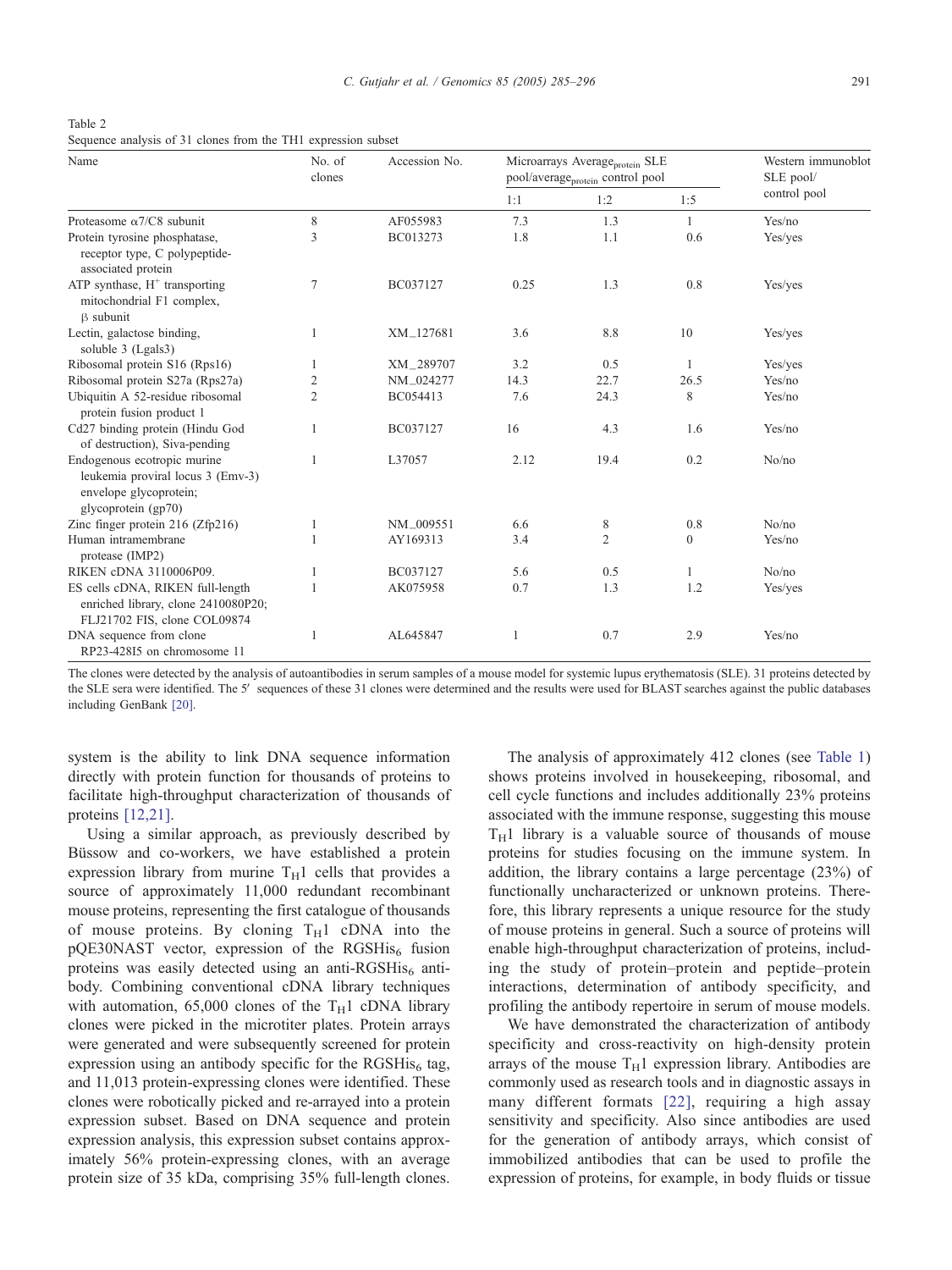<span id="page-7-0"></span>

Fig. 5. Protein microarray with 31 proteins of the  $T_H1$  expression library. The proteins were detected by analysis of autoantibodies in serum samples of a mouse model for SLE. The proteins were spotted in three dilutions and in duplicate. (A) Microarray incubated with an antibody against the RGSHis<sub>6</sub>-tag of recombinant proteins. (B) The same field of two different microarrays, which were incubated with pooled sera. Field 1 was incubated with sera of the mouse model for SLE (NZB  $\times$  NZW) and field 2 with the serum pool of the mouse control strain (NZW  $\times$  Balb/c).

extracts, it is of increasing importance to analyze the antibodies for their specificity against a large number of different proteins.

We examined two monoclonal antibodies against mouse IFN- $\gamma$  and MIP-1 $\beta$  and one polyclonal antibody against mouse IL-12R. All these antibodies were commercially available and designed for use in Western immunoblotting, indicating their ability to recognize specifically denatured, linear epitopes in their cognate protein. It has been shown that the monoclonal antibody against MIP-1 $\beta$  was highly specific for the MIP-1 $\beta$  protein, whereas the monoclonal antibody against IFN- $\gamma$  recognized additional other proteins, indicating a certain cross-reactivity. In contrast, the affinity-purified polyclonal antibody shows a high cross-reactivity. These results demonstrate that monoclonal antibodies may give higher specificity and lower cross-



Fig. 6. (A) SDS–PAGE and (B and C) Western immunoblot with 14 proteins of the  $T_H1$  library. The proteins were detected by serum screening on microarrays. The Western immunoblots were incubated with pools of murine sera of a mouse model for SLE (B) and of the control strain (C). The proteins were distributed as followed: Lanes 1, ATP-synthase, H<sup>+</sup> transporting mitochondrial F1 complex; lanes 2, mouse endogenous ecotropic murine leukemia proviral locus 3 (Emv-3) envelope glycoprotein; lanes 3, proteasome  $\alpha$ 7/C8 subunit; lanes 4, zinc finger protein 216 (Zfp216); lanes 5, RIKEN cDNA 3110006P09; lanes 6, protein tyrosine phosphatase receptor type C; lanes 7, ES cell cDNA, RIKEN full-length enriched library; lanes 8, ribosomal protein S16; lanes 9, ribosomal protein S27; lanes 10, DNA sequence from clone RP23-42815; lanes 11, ubiquitin A 54-residue ribosomal protein fusion product; lanes 12, CD27-binding protein; lanes 13, human intramembrane protease (IMP2); lanes 14, lectin, galactose binding, soluble 3 (Lgals3).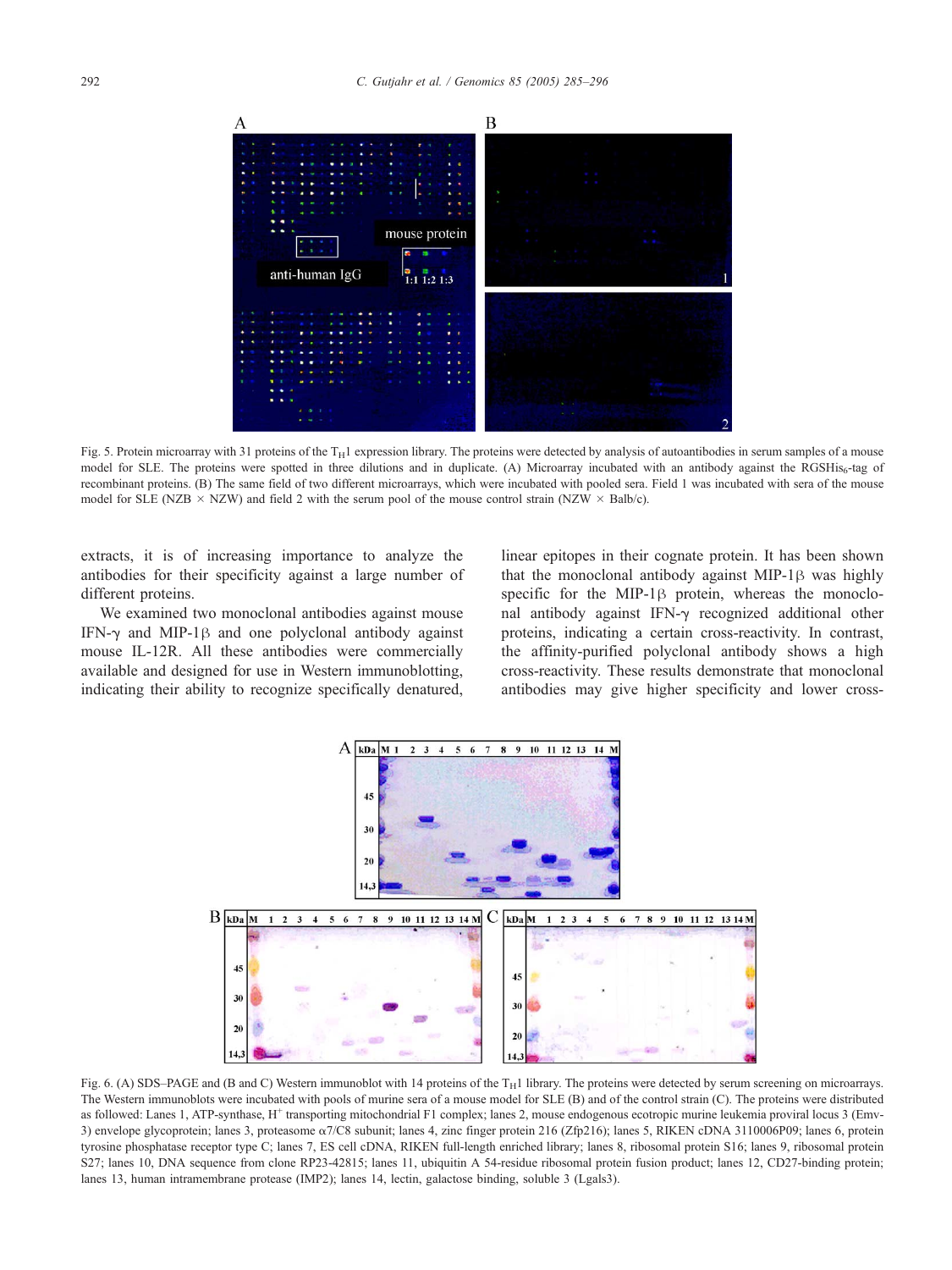reactivity than polyclonal antibodies and that the specificity of polyclonals is dependent on the quality of the purification methods used. For antibodies used as research tools in diagnostic assays or for immobilization onto antibody microarrays, best results will be obtained using antibodies that are shown to be specific for their target protein when screened against large numbers of proteins, as described here.

Screening protein arrays with sera from autoimmune patients, for example with rheumatoid arthritis and alopecia, has shown to be useful in identifying potential diseaseassociated autoantigens [\[3\].](#page-10-0) Applying this technology to screening sera from mouse models, such as models of autoimmune diseases, against the mouse  $T_H1$  expression library may add to the understanding of the mechanisms involved in such diseases or potentially may add to current diagnosis and subtyping of human autoimmune diseases, as various mouse models exist for a number of autoimmune disorders.

Here, we analyzed a model for the human autoimmune disorder SLE, which is a polymorphic autoimmune disease caused by unknown factors. It is characterized by the presence of different autoantibodies against nuclear and cytoplasmic antigens, such as ribonucleoprotein Sm, La-SSB, and anti-histone, as well as autoantibodies against dsDNA [\[23\].](#page-11-0) We profiled the autoantibody repertoire of the SLE mouse model and compared this with the healthy control mouse and identified four different putative autoantigens.

Here, we identified mouse lectin- and galactose-binding protein soluble 3 protein when mouse PVDF protein arrays were screened with sera from the mouse model for SLE. These results were confirmed on mouse protein microarrays and by Western immunoblotting analysis. Autoantibodies against Lgals3 have been described in human SLE and other autoimmune diseases [\[24\].](#page-11-0) Analysis of the protein sequences of the human and the mouse proteins show an identity of 66%. We have also detected a gene coding for the proteasome  $\alpha$ 7/C8 subunit protein on the protein filters and have confirmed its specificity on protein microarrays and by Western immunoblotting analysis. In humans, proteins of the 20S proteasome, such as the subunit  $C9\alpha$ , have been frequently recognized in different autoimmune diseases, including SLE [\[25,26\],](#page-11-0) suggesting these proteins may have potential as marker proteins for general autoimmune inflammation and cell damage [\[27\].](#page-11-0) In this context, we do not know if the proteasome  $\alpha$ 7/C8 subunit is specific for SLE or is detected in a more general way, in other mouse models of autoimmune diseases.

Additionally, autoantibodies against ribosomal proteins of the 60S subunit and against P proteins have been reported [\[28–30\].](#page-11-0) Here, we have identified mouse autoantibodies against Rps27a and ubiquitin A 52-residue ribosomal protein fusion product 1, which belong to the 40S subunit. Using the SLE mouse model, the results obtained seem to be comparable to the results from studies with human patients. However, both Rps27a and ubiquitin A 52-residue ribosomal protein fusion product 1 identified here have not been previously reported in a human system. These proteins may be potential new autoantigens or mouse proteins related to the human immune system.

However, it is unclear whether the identified potential autoantigens are functionally related to the autoimmune disease. Comparing various putative autoantigens specific for other autoimmune diseases, such as rheumatoid arthritis, only some autoantigens are described with known functional significance in the disease. For others no functional significance was found for these autoantigens [\[44\].](#page-11-0) Interestingly, however, some of those autoantigens with unknown function in relation to the autoimmune disease have still successfully been used as biomarkers of the disease [\[45\].](#page-11-0)

#### Materials and methods

# Isolation of  $CD4^+$  cells

Mice homozygously transgenic for the DO11.10  $\alpha\beta$ -T cell receptor (OVA-TCR<sup>tg</sup>) [\[31\]](#page-11-0) on Balb/c background were bred under specific-pathogen-free conditions in laminar flow incubators. Mice (8–12 weeks of age) were sacrificed by cervical dislocation and, subsequently, their spleen cells (SC) were isolated. OVA-TCR<sup>tg</sup> SC were stained with FITC-conjugated anti-CD4 mAb and MultiSort anti-FITC microbeads (Miltenyi Biotec).  $CD4^+$  cells were isolated by positive selection on  $VS^+$  columns using the high gradient magnetic cell separation system (Miltenyi Biotec) to a purity of 99%.

# Polarization of naïve  $T_H$  cells into  $T_H$  cells

Naïve CD4<sup>+</sup> cells were cultured at 1 to  $2 \times 10^6$  cells/ml in complete RPMI 1640 medium containing 100 U/ml penicillin, 0.1 mg/ml streptomycin, 0.3 mg/ml glutamine, 10  $\mu$ M 2-mercaptoethanol, and 5% FCS (v/v). The cells were stimulated for 1 week with antigenic peptide  $OVA_{323-339}$ (Neosystem) at a concentration of  $1 \mu M$  and antigenpresenting cells (T-cell-depleted spleen cells) in the presence of recombinant murine IL-12 (R&D Systems) at a concentration of 100 U/ml. A neutralizing anti-IL-4 mAb, 11B11 [\[13\],](#page-10-0) at 10  $\mu$ g/ml was also added to neutralize any endogenous IL-4. Following 1 week of culture, no IL-4 producing cells  $(\leq 0.1\%)$  were detectable by intracellular staining [\[32\]](#page-11-0) using mAb 11B11. In contrast, most of the cells (99%) expressed IFN- $\gamma$  as detected by intracellular staining using AN18.17.24 mAb [\[33\],](#page-11-0) thus indicating the  $T_H1$  phenotype of the cells. Intracellular staining was estimated by cytometry using FACSCalibur and CELL-Quest research software (Becton–Dickinson). Following 1 week in culture, the polarized  $T_H$  cells were harvested and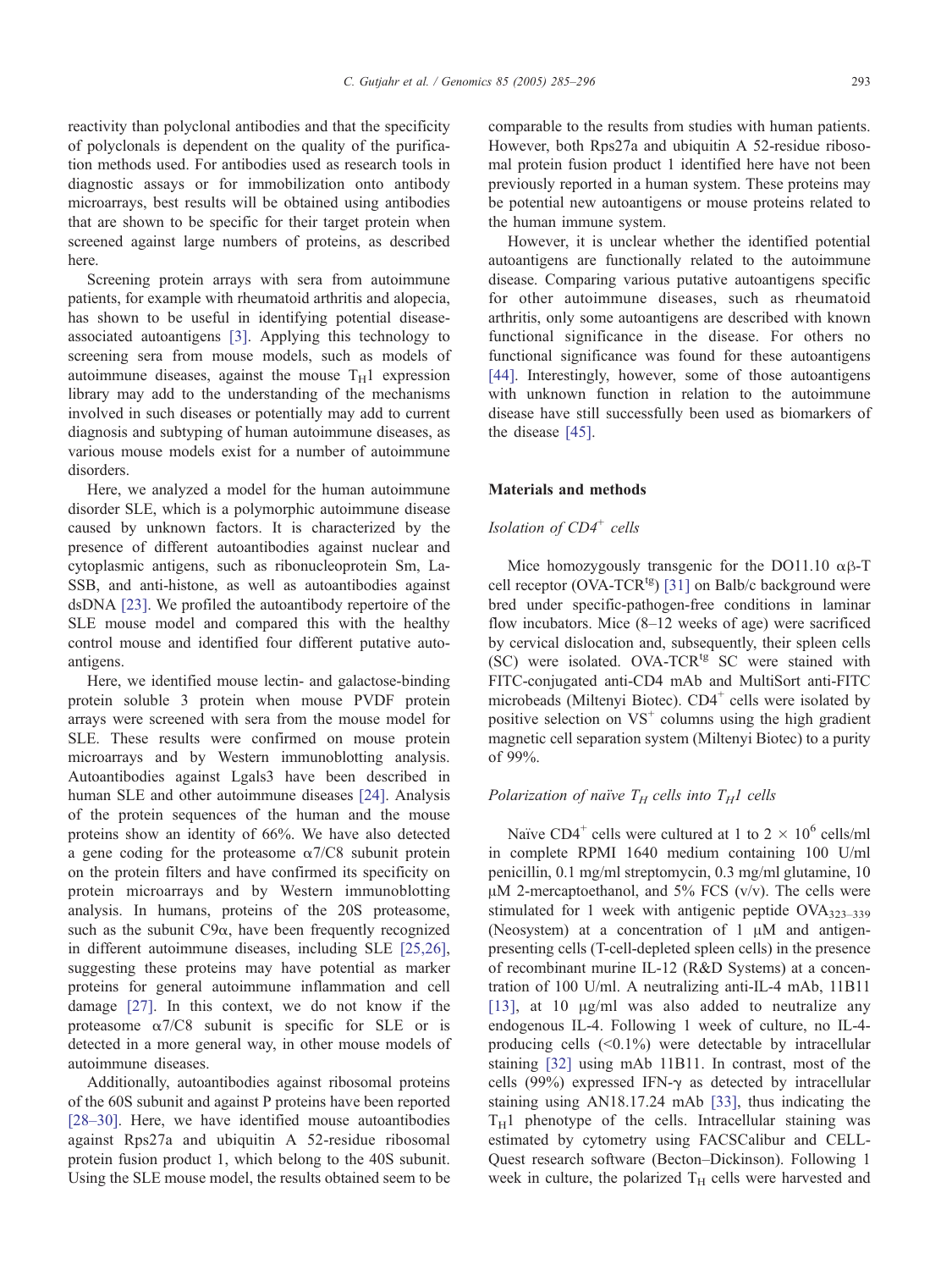subjected to cytoplasmic RNA isolation. In brief,  $3 \times 10^7$ pelleted cells were resuspended in extraction buffer (140 mM NaCl, 1.5 mM  $MgCl<sub>2</sub>$ , 10 mM Tris–HCl (pH 8.6), 0.5% NP-40) and incubated on ice for 5 min. Nuclei and cell debris were separated by 25,000g for 5 min and the remaining proteins in the cytoplasmic fraction were inactivated by addition of SDS (0.57% (w/v) final conc) and proteinase K  $(0.57 \mu g/\mu l \text{ final cone})$  and incubation at  $56^{\circ}$ C for 30 min. After two phenol/chloroform extractions, the RNA was precipitated using ethanol and NaAc (pH 5.2) and washed with 80% (v/v) ethanol. The RNA was resuspended in 50  $\mu$ l H<sub>2</sub>O.

 $Poly(A)^+$  RNA was selected using oligo(dT) beads from Dynal (Hamburg, Germany) according to the manufacturers' recommendations. One microgram of  $poly(A)^+$  RNA was converted to cDNA by 400 U Superscript reverse transcriptase (Invitrogen, Carlsbad, CA, USA), using the buffer provided by the supplier and 1  $\mu$ g GCGGCCGC(T)<sub>21</sub>V primer. Second-strand synthesis was done according to [\[46\].](#page-11-0) SalI adaptors were ligated and the cDNA was cleaved by NotI. Following size selection on Sephacryl S500-HR columns, cDNA pools greater than 500 bp were directionally ligated to a SalI/NotI-prepared pQE30NASTattB vector, a modified form of the pQE30NST vector ([www.rzpd.de/info/]( http:www.rzpd.de\info\vectors\pQE30NST.shtml ) vectors/pQE30NST.shtml).

#### Strains, media, and transformation

E. coli SCS1 cells (Stratagene) carrying the plasmid pSE111 with the *lacI*<sup>Q</sup> repressor and the *argU* gene for rare arginine tRNA [\[14\]](#page-10-0) were transformed by electroporation (GenePulser; Bio-Rad). Transformants were selected on 2YT medium (1.6% (w/v) Bacto tryptone,  $1\%$  (w/v) Bacto yeast extract,  $0.5\%$  (w/v) NaCl,  $1.5\%$ (w/v) agar) supplemented with 100  $\mu$ g/ml ampicillin, 15  $\mu$ g/ml kanamycin, and 2% (w/v) filter-sterilized glucose. The clones were picked into 384-well microtiter plates (Genetix) containing 2YT medium and, additionally, containing 100  $\mu$ g/ml ampicillin, 15  $\mu$ g/ml kanamycin, 2% (w/v) filter-sterilized glucose and freezing mix (0.4 mM  $MgSO<sub>4</sub>$ , 1.5 mM Na<sub>3</sub>-citrate, 6.8 mM  $(NH<sub>4</sub>)<sub>2</sub>SO<sub>4</sub>$ , 3.6% (v/v) glycerol, 13 mM  $KH_2PO_4$ , 27 mM  $K_2HPO_4$ , pH 7.0).

The mouse strain used was New Zealand Black  $\times$  New Zealand White).

To measure the disease activity the concentration of the autoantibodies was clearly defined (especially anti-dsDNA, anti-smD). Additionally there were defined clinical parameters, for example urea and creatinine, to test the function of the kidney.

## Generation of the  $T_H$ 1-expression cDNA library

The oligo(dT)-primed cDNA library was directionally (SalI/NotI) cloned into the expression vector pQE30NAS-TattB (a modified pQE30 from Qiagen) for IPTG-

inducible expression of  $His<sub>6</sub>$ -tagged fusion proteins. Following transformation into E. coli (strain SCS1), clones were plated onto agar plates  $(230 \times 230 \text{ mm})$ ; Genetics) and grown overnight at  $37^{\circ}$ C. Using a picking robot, about 65,000 clones were picked in 384-well microtiter plates and incubated overnight. For sequencing, the cDNA inserts were amplified directly from the clone by PCR using primers pQE65 (TGAGCGGATAA-CAATTTCACACAG) and pQE276 (GGCAACC-GAGCGTTCTGAAC).

The  $T_H$ 1-expression subset is managed by the Resource of the German Human Genome Project ([http://www.rzpd.de\)]( http:\\www.rzpd.de ).

# Generation of high-density protein arrays

High-density protein arrays on a PVDF membrane containing 27,648 clones, in duplicate, per array, were generated as previously described [\[4\].](#page-10-0)

#### Western immunoblot analysis

The proteins were purified under denaturing conditions, separated by SDS–PAGE, and transferred to PVDF membranes for Western immunoblot analysis. The membranes were incubated with antibodies and sera under the same conditions as the incubation on the PVDF protein arrays and protein microarrays on coated glass slides.

#### Antibody and serum screening

Prior to antibody screening, the filters were treated as previously described [\[4\].](#page-10-0) Following blocking with 3% (w/ v) milk powder in TBST (TBS  $+ 0.1\%$  Tween 20) for 1 h at room temperature, the filters were incubated overnight with the primary antibody, i.e., anti-IFN- $\gamma$  monoclonal antibody, 1:1000 dilution in blocking buffer (Clone H22.1, sc-12743; Santa Cruz Biotechnology, Inc); anti-MIP-1 $\beta$ monoclonal antibody (Clone A65-2; BD Pharmingen), 1:1000 dilution in blocking buffer; anti-IL-12R polyclonal antibody (Clone CC-20; Santa Cruz Biotechnology, Inc.), 1:1000 dilution in blocking buffer; anti-RGSHis $_6$  (Qiagen), 1:2000 dilution; or pools of sera, diluted 1:100 in blocking solution. This incubation with primary antibody was followed by three washes, for 20 min each, in TBST, and the protein arrays were then incubated with the appropriate secondary antibody (alkaline phosphatase (AP)-conjugated anti-rat IgG from Sigma, anti-rabbit IgG–AP from Boehringer Mannheim GmbH, anti-Armenian hamster–AP from Jackson ImmunoResearch Laboratories) for 1.5 h. Following three washes for 20 min in TBST, the filters were incubated for 10 min in AP buffer (1 mM MgCl<sub>2</sub>, 100 mM Tris–Cl, pH 9.5) and 5 min in 0.125 mM Attophos in AP buffer. Filters were illuminated with long-wave UV light and images were taken using a highresolution CCD camera (Fuji). Image analysis was done using VisualGrid.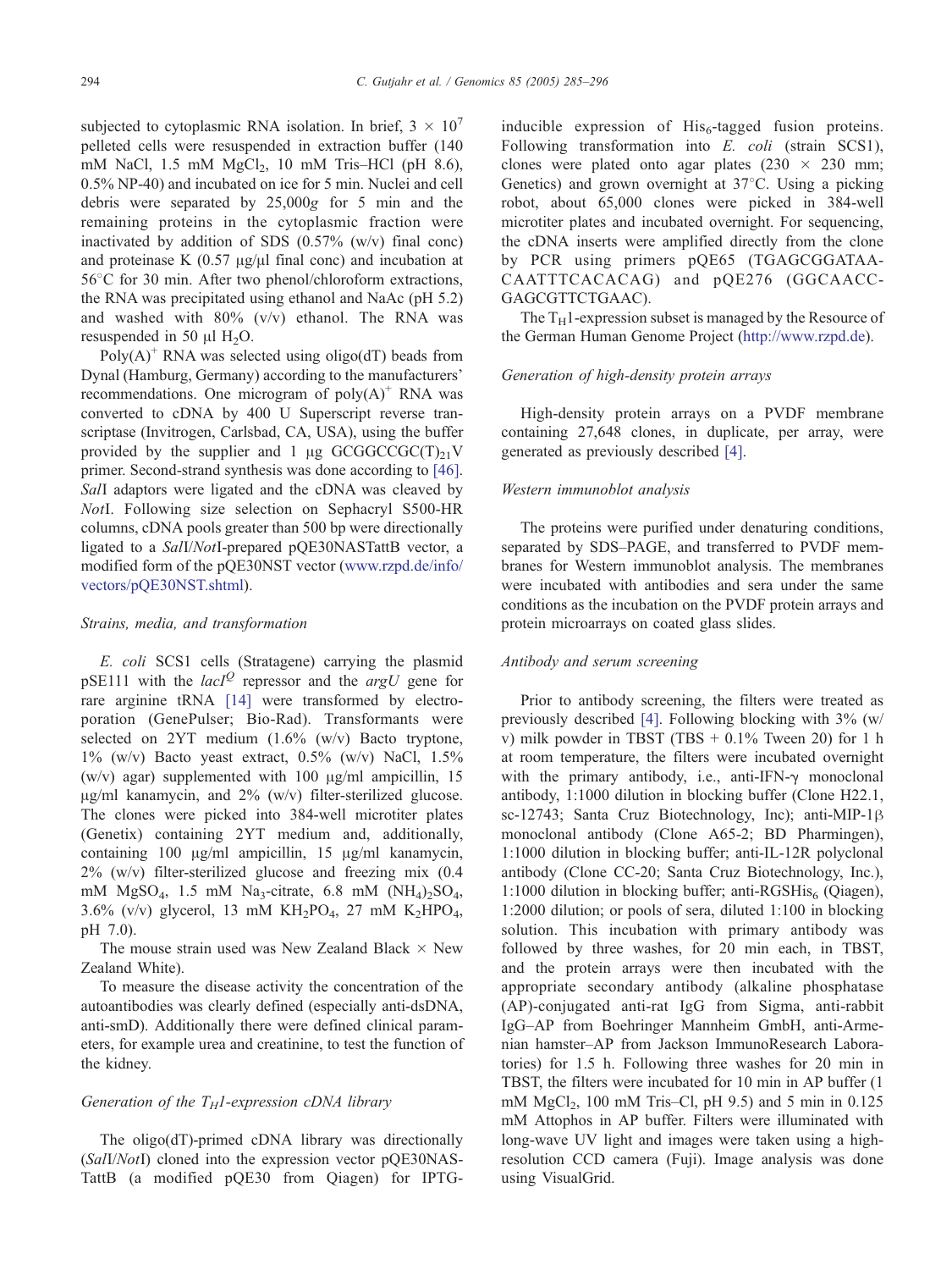#### <span id="page-10-0"></span>Generation of protein microarrays

The FAST slides (Schleicher & Schuell) were placed in a Q-Array system (Genetix, New Milton, UK), equipped with humidity control (56%) and 16 blunt-ended stainless steel print tips with a tip diameter of  $150 \mu m$ . All proteins were spotted at three different concentrations (undiluted (30 fmol/ spot) and 1:2 (15 fmol/spot) and 1:5 (6 fmol/spot) in blocking buffer). Each protein microarray includes several control spots, e.g., human or mouse IgG in four concentrations (1:500, 1:1000, 1:2000, and 1:5000). For the protein chip, a  $6 \times 6$ -spot pattern was printed onto the slides including all protein dilutions, spotted in duplicate. In all cases, each spot was loaded once, by transferring 2 nl per spot with  $150$ - $\mu$ m solid pins (Q-Array; Genetix).

#### Serum screening on protein microarrays

After spotting, the protein chips were blocked in 3% (w/ v) milk powder/TBST at room temperature for 2 h and, subsequently, the pooled mouse sera were added (diluted 1:100 in 3% (w/v) milk powder/TBST). The protein chips were incubated at  $4^{\circ}$ C in a humidified atmosphere for 16 h. Then, following three 30-min TBST washes, the protein chips were incubated with the secondary antibody (Cy5 labeled rabbit anti-mouse IgG from Dianova) at 1:800 dilution in  $3\%$  (w/v) milk powder/TBST. The arrays were washed three times, each in TBST for 20 min. All antibody incubation steps were performed in the dark for 1 h and were carried out in a  $200 \mu l$  volume on the protein chips, which were covered by a coverslip. The results on the protein chips were detected using a confocal microarray reader (ScanArray 4000; Perkin–Elmer Life Science).

## Bioinformatical analysis

Image analysis was performed using GenePix Pro 3.0 (Axon) or ScanArray Express (Perkin–Elmer Life Science) and the median intensity (background subtracted) was determined for each protein feature on the chip. The average value of the protein duplicates was calculated, followed by determination of the quality of the screen, by calculating the coefficient of variation of the control protein human IgG. These values were also used for interchip normalization.

The factor (average<sub>protein</sub>  $\times$  SLE pool/average<sub>protein</sub>  $\times$ control pool) was calculated. The proteins with values of at least 2 were taken as positive.

#### Web site references

[www.rzpd.de/info/vectors/pQE30NST.shtml.]( http:www.rzpd.de\info\vectors\pQE30NST.shtml ) [www.protogo.cs.huji.ac.il.]( http:www.protogo.cs.huji.ac.il )

#### Acknowledgments

We thank Tiina Humaljoki (DRFZ Berlin) for providing the serum samples and Thorsten Stamm (DRFZ Berlin) for providing induced T cells. This work was funded by the Bundesminesterium für Bildung und Forschung and the Deutsches Humanes Genomprojekt DHGP (BMBF Grant 01KW9913) and the Max-Planck-Gesellschaft. D.J.C. gratefully acknowledges funding from the Health Education Authority and Science Foundation Ireland, Dublin, Ireland.

#### References

- [1] A.S. Perkins, Functional genomics in the mouse, Funct. Integr. Genom. 2 (2002) 81-91.
- [2] R.H. Waterston, et al., Initial sequencing and comparative analysis of the mouse genome, Nature 420 (2002) 520-562.
- [3] A. Lueking, et al., A nonredundant human protein chip for antibody screening and serum profiling, Mol. Cell. Proteom. 2 (2003) 1342 – 1349.
- [4] K. Büssow, et al., A method for global protein expression and antibody screening on high-density filters of an arrayed cDNA library, Nucleic Acids Res. 26 (1998) 5007 – 5008.
- [5] K. Büssow, E. Nordhoff, C. Lübbert, H. Lehrach, G. Walter, A human cDNA library for high-throughput protein expression screening, Genomics  $65 (2000) 1 - 8$ .
- [6] C. Holz, et al., A human cDNA expression library in yeast enriched for open reading frames, Genome Res. 11 (2001) 1730-1735.
- [7] A. Lueking, et al., Protein microarrays for gene expression and antibody screening, Anal. Biochem. 270 (1999) 103 – 111.
- [8] F. Schmidt, et al., Generation of minimal protein identifiers of proteins from two-dimensional gels and recombinant proteins, Electrophoresis  $23(2002)$  621-625.
- [9] D. Larkin, et al., ICln, a novel integrin aIIb $\beta$ 3 associated protein, functionally regulates platelet activation, J. Biol. Chem. (2004) (in press).
- [10] M.D. Clark, G.D. Panopoulou, D.J. Cahill, K. Bussow, H. Lehrach, Construction and analysis of arrayed cDNA libraries, Methods Enzymol. 303 (1999) 205 – 233.
- [11] J. Greiner, et al., Simultaneous expression of different immunogenic antigens in acute myeloid leukemia, Exp. Hematol. 28 (2000) 1413 – 1422.
- [12] D. Cahill, et al., Bridging genomics and proteomics, in: S. Pennington, M. Dunn (Eds.), Proteomics, BIOS Sci., Oxford, 2001, pp. 1 – 20.
- [13] J. Ohara, W.E. Paul, Production of a monoclonal antibody to and molecular characterization of B-cell stimulatory factor-1, Nature 315  $(1985)$  333 – 336.
- [14] U. Brinkmann, R.E. Mattes, P. Buckel, High-level expression of recombinant genes in *Escherichia coli* is dependent on the availability of the dnaY gene product, Gene 85 (1989) 109 – 114.
- [15] Anon, Colony blot procedure, The QIAexpressionist, 3rd ed., Qiagen, Hilden, Germany, 1997, pp. 31-35.
- [16] H. Lehrach, D. Bancroft, E. Maier, Robotics, computing, and biology, Interdiscip. Sci. Rev. 22 (1997) 37 – 44.
- [17] E. Hochuli, H. Dobeli, A. Schacher, New metal chelate adsorbent selective for proteins and peptides containing neighboring histidine residues, J. Chromatogr. 411 (1987) 177 – 184.
- [18] W.H. Robinson, et al., Autoantigen microarrays for multiplex characterization of autoantibody responses, Nat. Med. 8 (2002) 295 – 301.
- [19] Z.S. Rahman, et al., A novel susceptibility locus on chromosome 2 in the (New Zealand Black  $\times$  New Zealand White) F1 hybrid mouse model of systemic lupus erythematosus, J. Immunol. 168 (2002)  $3042 - 3049$
- [20] S.F. Altschul, et al., Gapped BLAST and PSI-BLAST: a new generation of protein database search programs, Nucleic Acids Res. 25 (1997) 3389 – 3402.
- [21] T. Gaasterland, Structural genomics: bioinformatics in the driver's seat, Nat. Biotechnol. 16 (1998) 625-627.